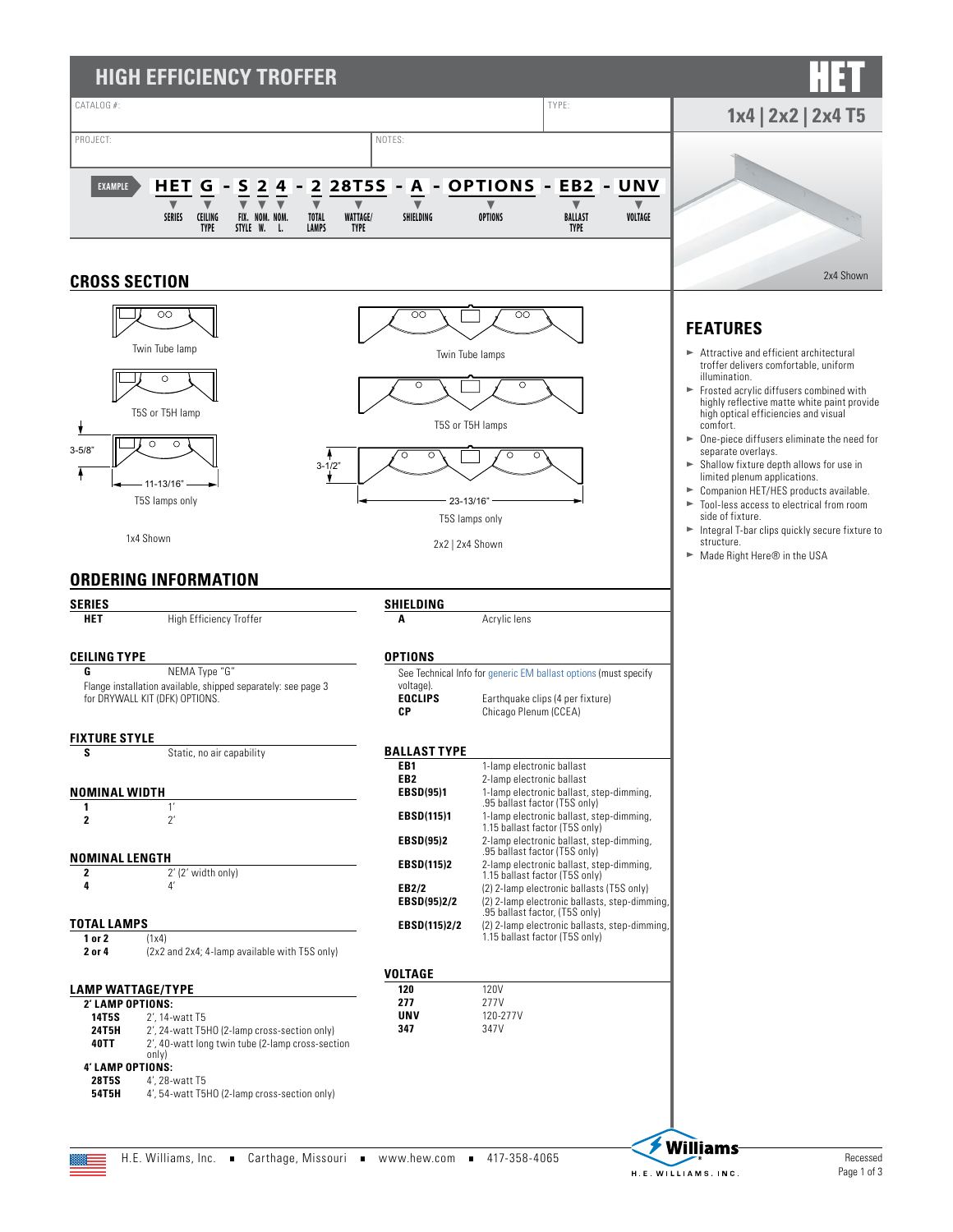**SPECIFICATIONS Housing** – 22-gauge die-formed C.R.S. **Shielding** – Ribbed acrylic diffuser. **Finish** – Highly reflective non-glare matte white polyester powder coat bonded to phosphate-free, multi-stage pretreated metal. All parts painted after fabrication to facilitate installation, increase efficiency, and inhibit

**Lamp Instant Program Start**

**T5 • 40TT •**

**Electrical** – Electronic ballast standard, rated

**Start**

**Mounting** – NEMA Type "G" standard. Flange installation available, shipped separately: [see](#page-2-0)  [page 3 for DRYWALL KIT \(DFK\) OPTIONS.](#page-2-0)

■ UL/CUL listed as recessed fluorescent luminaire suitable for dry or damp

■ City of Chicago Environmental Air approved when specified with CP option.

**ZONAL CAVITY COEFFICIENTS – 2x2 Ceiling .80 .70 .50 Wall .70 .50 .30 .70 .50 .30 .50 .30 .10**

 1.03 1.03 1.03 1.01 1.01 1.01 .96 .96 .96 1 .96 .92 .89 .94 .90 .88 .87 .84 .82 .88 .82 .77 .86 .81 .76 .78 .74 .70 .81 .73 .67 .79 .72 .66 .69 .64 .60 .75 .65 .58 .73 .64 .58 .62 .56 .52 .68 .58 .50 .67 .57 .50 .55 .49 .44 .63 .52 .44 .61 .51 .44 .49 .43 .39 .58 .47 .39 .56 .46 .39 .45 .38 .34 .53 .42 .34 .52 .41 .34 .40 .34 .29 .49 .37 .30 .48 .37 .30 .36 .30 .25 .45 .34 .27 .44 .33 .27 .33 .26 .22 Effective Floor Cavity Reflectance = .20

corrosion.

Class P.

**Labels** –

**Room Cavity Ratio**

n<br>Eatio om Cavity locations.

## **HIGH EFFICIENCY TROFFER**

## **TEST REPORT**

- $\blacktriangleright$  Date: 12/12/06
- $\blacktriangleright$  Lamp Type: FP28T5/835



### **ZONAL CAVITY COEFFICIENTS**

|                   | Ceilina        |      | .80  |      |      | .70  |      |     | .50 |     |
|-------------------|----------------|------|------|------|------|------|------|-----|-----|-----|
|                   | Wall           | .70  | .50  | .30  | .70  | .50  | .30  | .50 | .30 | .10 |
|                   | 0              | 1.06 | 1.06 | 1.06 | 1.04 | 1.04 | 1.04 | .99 | .99 | .99 |
|                   | 1              | .99  | .95  | .92  | .96  | .93  | .90  | .89 | .87 | .84 |
|                   | $\overline{2}$ | .91  | .84  | .79  | .89  | .83  | .78  | .80 | .76 | .72 |
|                   | 3              | .84  | .75  | .69  | .82  | .74  | .68  | .71 | .66 | .62 |
| Room Cavity Ratio | $\overline{4}$ | .77  | .67  | .60  | .75  | .66  | .59  | .64 | .58 | .53 |
|                   | 5              | .70  | .60  | .52  | .69  | .59  | .52  | .57 | .51 | .46 |
|                   | 6              | .65  | .53  | .46  | .63  | .53  | .45  | .51 | .45 | .40 |
|                   | 7              | .60  | .48  | .41  | .58  | .47  | .40  | .46 | .40 | .35 |
|                   | 8              | .55  | .43  | .36  | .54  | .42  | .35  | .41 | .35 | .30 |
|                   | 9              | .50  | .39  | .31  | .49  | .38  | .31  | .37 | .31 | .26 |
|                   | 10             | .47  | .35  | .28  | .46  | .35  | .28  | .34 | .27 | .23 |

Effective Floor Cavity Reflectance = .20

### **TEST REPORT**

- **INFORM**  $\blacktriangleright$  Test
- $\blacktriangleright$  Date:
- $\blacktriangleright$  Lamp Type: FP28T5/835
- ► Lamp Quantity: 2

|                                 |                                 |       |                         |       | υa     |
|---------------------------------|---------------------------------|-------|-------------------------|-------|--------|
| $90^\circ$<br>$\cdot$ 0°        | <b>CANDLEPOWER DISTRIBUTION</b> |       |                         |       |        |
| 45°<br>$80^\circ$<br>$90^\circ$ | Vertical                        |       | <b>Horizontal Angle</b> |       | Zonal  |
| $70^{\circ}$                    | Angle                           | U0    | 45°                     | 90°   | Lumens |
| 60°                             | $\Omega$                        | 1238. | 1238.                   | 1238. |        |
| $50^\circ$                      | 5                               | 1240. | 1228.                   | 1236. | 117.7  |
| $40^{\circ}$                    | 15                              | 1189. | 1190.                   | 1203. | 338.2  |
|                                 | 25                              | 1091. | 1115.                   | 1139. | 515.7  |
|                                 | 35                              | 931.  | 990.                    | 1028. | 619.2  |
|                                 | 45                              | 728.  | 817                     | 886.  | 629.8  |
|                                 | 55                              | 498.  | 627.                    | 698.  | 550.9  |
|                                 | 65                              | 297   | 411.                    | 365.  | 364.0  |
|                                 | 75                              | 130.  | 154.                    | 112.  | 147.6  |

#### **PHOTOMETRY – 2x2** Catalog #: **HETG-S22-224T5H-A**

| LUMEN SUMMARY                                                                                           |                        |          |           |  |  |  |
|---------------------------------------------------------------------------------------------------------|------------------------|----------|-----------|--|--|--|
| Zone                                                                                                    | Lumens                 | $%$ Lamp | % Fixture |  |  |  |
| $0 - 30$                                                                                                | 972                    | 75.6     | 29.5      |  |  |  |
| $0 - 40$                                                                                                | 1591.                  | 41.9     | 48.3      |  |  |  |
| $0 - 60$                                                                                                | 2772.                  |          | 84.1      |  |  |  |
| $0 - 90$                                                                                                | 3296.                  | 86.7     | 100.0     |  |  |  |
| <b>Total Luminaire:</b>                                                                                 |                        |          |           |  |  |  |
| $0 - 180$                                                                                               | 3296.<br>100.0<br>86.7 |          |           |  |  |  |
| Total Luminaire Optical Efficiency: 86.7%<br>Spacing Criteria: Across: 1.1<br>Diagonal: 1.2<br>Fnd: 1.2 |                        |          |           |  |  |  |

#### **ZONAL CAVITY COEFFICIENTS – 1x4**

|              | Ceilina        |     | .80 |  | .70 |                                              | .50 |  |
|--------------|----------------|-----|-----|--|-----|----------------------------------------------|-----|--|
|              | Wall           |     |     |  |     | .70, 30, 30, 30, 30, 30, 30, 50, 70, 70,     |     |  |
|              | $\Omega$       |     |     |  |     | 1.02 1.02 1.02 1.0 1.0 1.0 95 .95 .95        |     |  |
|              | 1              |     |     |  |     | .81 83 84 85 87 88 89 87 89 89               |     |  |
|              | $\overline{2}$ |     |     |  |     | .87 .81 .76 .85 .80 .75 .77 .73 .69          |     |  |
|              | 3              |     |     |  |     | .60 .64 .60 .65 .65 .71 .65 .69 .64 .60      |     |  |
| Cavity Ratio | $\overline{4}$ |     |     |  |     | .52 .56 .58 .57 .64 .57 .64 .57 .58 .58      |     |  |
|              | 5              | .68 |     |  |     | 44. 49. 55. 50. 57. 66. 66. 57. 59.          |     |  |
|              | 6              |     |     |  |     | .62 .52 .44 .61 .51 .44 .49 .43 .39          |     |  |
| Room (       | $\overline{7}$ |     |     |  |     | .34, 38, 44, 39, 34, 46, 36, 39, 44, 57, 57, |     |  |
|              | $\mathbf{8}$   |     |     |  |     | .53 .42 .34 .52 .41 .34 .40 .34 .53          |     |  |
|              | 9              |     |     |  |     | .49 .37 .30 .47 .37 .30 .36 .30 .37          |     |  |
|              | 10             |     |     |  |     | .45 .34 .27 .33 .27 .32 .28 .45 .45          |     |  |

Effective Floor Cavity Reflectance = .20

- **TEST REPORT INFORMATION**
- $\blacktriangleright$  Test Report #: 13150.0
- $\blacktriangleright$  Date: 06/22/06
- $\blacktriangleright$  Lamp Type:
- FP54T5HO/835  $\blacktriangleright$  Lamp Quantity: 1



| <b>CANDLEPOWER DISTRIBUTION</b> |            |                         |            |        |  |  |
|---------------------------------|------------|-------------------------|------------|--------|--|--|
| Vertical                        |            | <b>Horizontal Angle</b> |            |        |  |  |
| Angle                           | 0°         | 45°                     | 90°        | Lumens |  |  |
| $\mathbf{0}$                    | 1606.      | 1606.                   | 1606.      |        |  |  |
| 5                               | 1601.      | 1601.                   | 1601.      | 152.8  |  |  |
| 15                              | 1583.      | 1596.                   | 1608.      | 452.2  |  |  |
| 25                              | 1438.      | 1472.                   | 1507.      | 681.3  |  |  |
| 35                              | 1211.      | 1279.                   | 1341.      | 802.1  |  |  |
| 45                              | 987        | 1102.                   | 1200.      | 849.5  |  |  |
| 55                              | 668.       | 805.                    | 831.       | 695.9  |  |  |
| 65                              | 405.       | 489.                    | 398.       | 440.1  |  |  |
| 75                              | 189.       | 182.                    | 126.       | 183.4  |  |  |
| 85                              | 40.        | 20.                     | 16.        | 27.3   |  |  |
| 90                              | $\Omega$ . | $\mathbf{0}$ .          | $\theta$ . |        |  |  |

85 16. 11. 6. 12.5 90 0. 0. 0.

## **PHOTOMETRY - 1x4** Catalog #: **HETG-S14-154T5H-A**

| LUMEN SUMMARY                                                                                           |        |        |           |  |  |
|---------------------------------------------------------------------------------------------------------|--------|--------|-----------|--|--|
| Zone                                                                                                    | Lumens | % Lamp | % Fixture |  |  |
| $0 - 30$                                                                                                | 1286.  | 25.7   | 30.0      |  |  |
| $0 - 40$                                                                                                | 2088.  | 41.8   | 48.7      |  |  |
| $0 - 60$                                                                                                | 3634   | 72.7   | 84.8      |  |  |
| $0 - 90$                                                                                                | 4285.  | 85.7   | 100.0     |  |  |
| <b>Total Luminaire:</b>                                                                                 |        |        |           |  |  |
| $0 - 180$                                                                                               | 4285.  | 85.7   | 100.0     |  |  |
| Total Luminaire Optical Efficiency: 85.7%<br>Spacing Criteria: Across: 1.3<br>Diagonal: 1.3<br>Fnd: 1.2 |        |        |           |  |  |

## **INFORMATION**  $\blacktriangleright$  Test Report #: 13351.0

- $\blacktriangleright$  Lamp Quantity: 2
- $0^{\circ}$  10°  $^{20^{\circ}}$ 60° 70° 0°  $45^{\circ}$ 90º

90°

80°

| Vertical |              | <b>Horizontal Angle</b> |       | Zonal  |
|----------|--------------|-------------------------|-------|--------|
| Angle    | 0°           | 45°<br>90°              |       | Lumens |
| $\Omega$ | 1958.        | 1958.                   | 1958. |        |
| 5        | 1933.        | 1934.                   | 1935. | 184.6  |
| 15       | 1925.        | 1940.                   | 1957. | 549.9  |
| 25       | 1728.        | 1769.                   | 1812. | 818.7  |
| 35       | 1431.        | 1510.                   | 1583. | 947.2  |
| 45       | 1177.        | 1317.                   | 1439. | 1016.1 |
| 55       | 778.         | 951.                    | 1030. | 833.2  |
| 65       | 471.         | 607.                    | 534.  | 546.8  |
| 75       | 222          | 239.                    | 172.  | 236.7  |
| 85       | 47.          | 31.                     | 27.   | 38.5   |
| 90       | $\mathbf{0}$ | 0.                      | 0.    |        |

## **T5 PHOTOMETRY – 2x4** Catalog #: **HETG-S24-228T5S-A LUMEN SUMMARY**

| Zone                                                                                                    | Lumens                 |      | % Lamp % Fixture |  |  |  |  |
|---------------------------------------------------------------------------------------------------------|------------------------|------|------------------|--|--|--|--|
| $0 - 30$                                                                                                | 1553.                  | 26.8 | 30.0             |  |  |  |  |
| $0 - 40$                                                                                                | 2500.                  | 43.1 | 48.3             |  |  |  |  |
| $0 - 60$                                                                                                | 4350.                  | 75.0 | 84.1             |  |  |  |  |
| $0 - 90$                                                                                                | 5172.                  |      | 100.0            |  |  |  |  |
| <b>Total Luminaire:</b>                                                                                 |                        |      |                  |  |  |  |  |
| $0 - 180$                                                                                               | 100.0<br>89.2<br>5172. |      |                  |  |  |  |  |
| Total Luminaire Optical Efficiency: 89.2%<br>Spacing Criteria: Across: 1.4<br>Diagonal: 1.4<br>Fnd: 1.2 |                        |      |                  |  |  |  |  |

| (EPORT            |  |
|-------------------|--|
| MATION            |  |
| Report #: 13152.0 |  |
| : 06/26/06        |  |
| Tyne: FP28T5/835  |  |

 $0^{\circ}$  10°  $^{20^{\circ}}$ 

30°